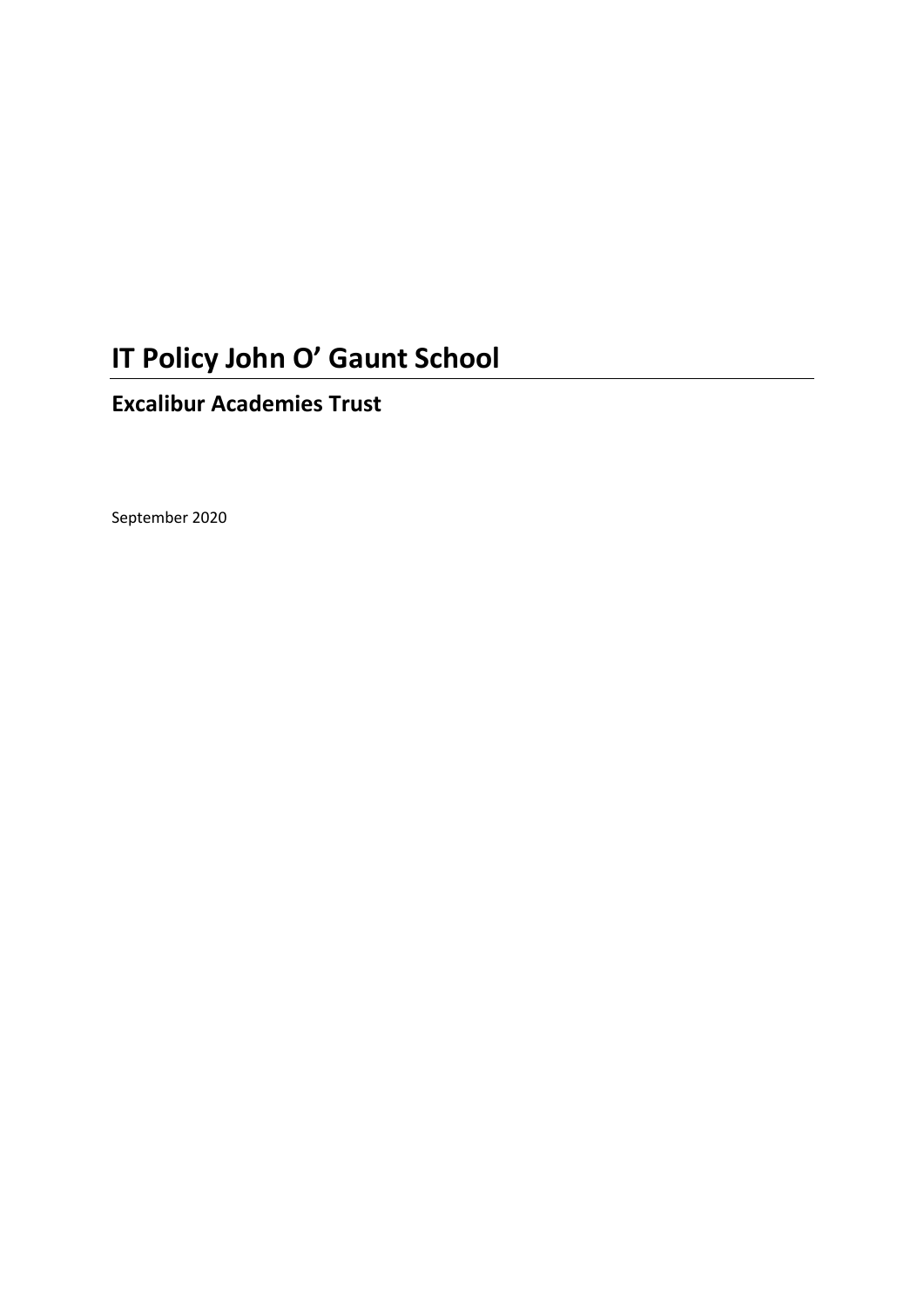#### **IT acceptable use policy**

- 1 Introduction: **This policy sets out the requirements with which you must comply when using the Trust's IT and when otherwise using IT in connection with your job including:**
	- 1.1 The Trust's email and internet services.
	- 1.2 Telephones and faxes;
	- 1.3 the use of mobile technology on Trust premises or otherwise in the course of your employment (including 3G / 4G, Bluetooth and other wireless technologies) whether using an Academy, Trust or a personal device; and
	- 1.4 any hardware (such as laptops, printers or mobile phones) or software provided by, or made available by, the Trust.
	- 1.5 This policy also applies to your use of IT off Trust premises if the use involves Personal Information of any member of the Trust community or where the culture or reputation of the Trust or any of its academies are put at risk.
- 2 **Failure to comply:** Failure to comply will constitute a disciplinary offence and will be dealt with under the Trust's Disciplinary Procedure.
- 3 **Property:** You should treat any property belonging to the Trust with respect and reasonable care and report any faults or breakages immediately to the ICT coordinator. You should not use the Trust's computers or other IT resources unless you are competent to do so and should ask for training if you need it.
- 4 **Viruses and other malicious code:** You should be aware of the potential damage that can be caused by computer viruses and other malicious code. You must not introduce or operate any hardware, software, code/script or data, additionally suspicious emails which have not first been checked by the Trust for viruses should not be opened.
- 5 **Passwords:** Passwords should be long, for example you could use a song lyric or a memorable phrase plus a number. Do not choose a password which is so complex that it's difficult to remember without writing it down. Your password should not be disclosed to anyone else. In addition:

5.1 Your password should be difficult to guess, for example you could base your password on something memorable that no one else would know. You should not use information which other people might know, or be able to find out, such as your address or your birthday.

5.2 You must not use a password which is used for another account. For example, you must not use your password for your private email address or online services for any school account.

5.3 Passwords (and any other security credential you are issued with such as a key fob or USB drive) must be kept secure and confidential and must not be shared with, or given to, anyone else. Passwords should not be written down.

6 **Leaving workstations:** If you leave your workstation for any period of time you should take appropriate action and, in particular, you should log off or lock your device so that a password is required to gain access again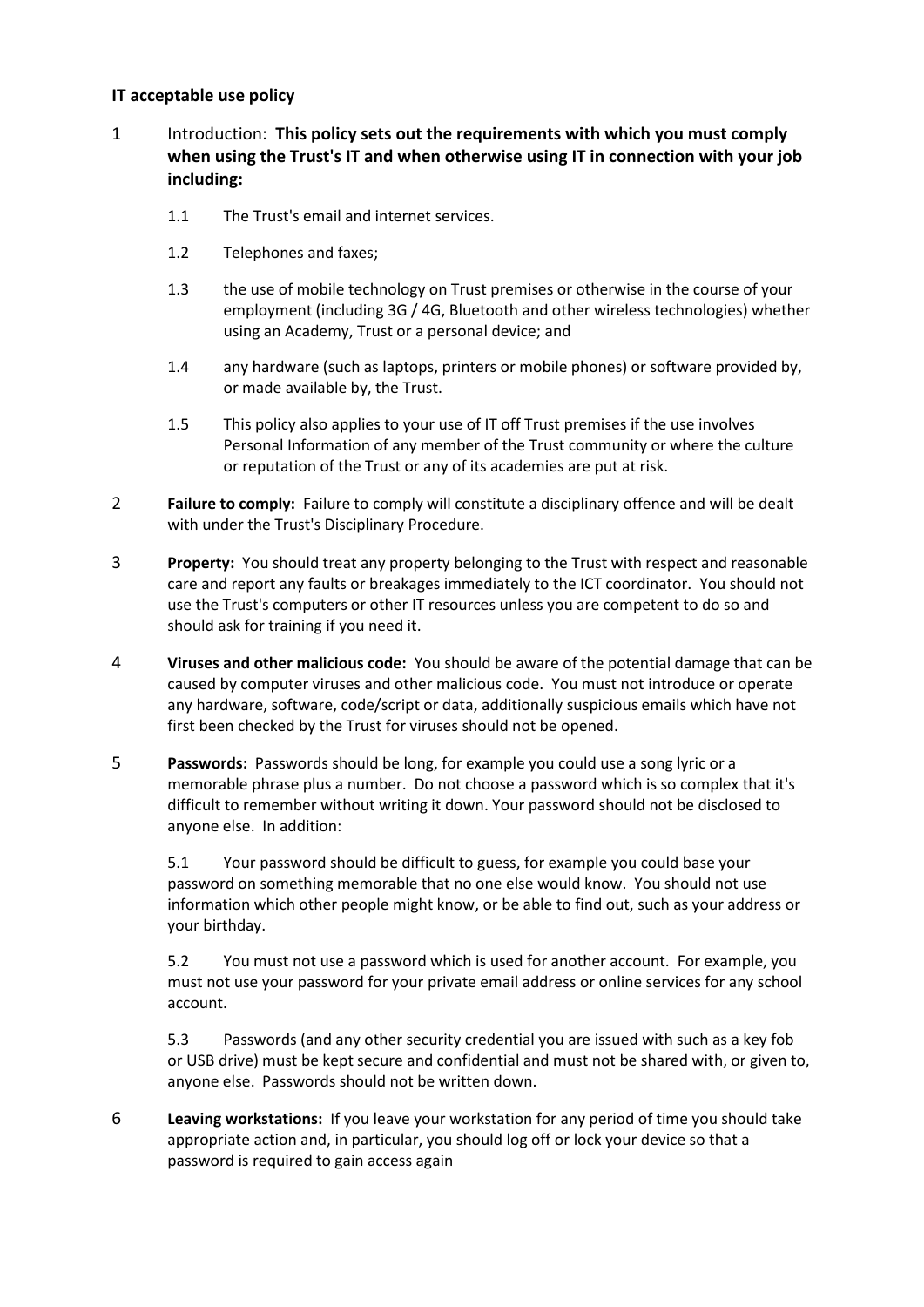- 7 **Concerns**: You have a duty to report any concerns about the use of IT at the Trust to the ICT Coordinator. For example, if you have a concern about IT security or pupils accessing inappropriate material.
- 8 **Other policies**: This policy should be read alongside the following:
- 8.1 Code of Conduct;
- 8.2 data protection policy for Staff;
- 8.3 information security policy; and
- 8.4 acceptable use policy for pupils.

### **Internet**

- 9 **Downloading:** Downloading of any programme or file which is not specifically related to your job is strictly prohibited.
- 10 **Personal use:** The Trust permits the incidental use of the internet so long as it is kept to a minimum and takes place substantially out of normal working hours. Use must not interfere with your work commitments (or those of others). Personal use is a privilege and not a right. If the Trust discovers that excessive periods of time have been spent on the internet provided by the Trust or it has been used for inappropriate purposes (as described in section 14 below) either in or outside working hours, disciplinary action may be taken and internet access may be withdrawn without notice at the discretion of the Principal.
- 11 **Unsuitable material:** Viewing, retrieving or downloading of pornographic, terrorist or extremist material, or any other material which the Trust believes is unsuitable, at any time, is strictly prohibited and constitutes gross misconduct. Internet access may be withdrawn without notice at the discretion of the Head whilst allegations of unsuitable use are investigated by the Trust.
- 12 **Location services**: The use of location services represents a risk to the personal safety of those within the Trust community, the Trust's security and its reputation. The use of any website or application, whether on a Trust or personal device, with the capability of publicly identifying the user's location while on Trust premises or otherwise in the course of employment is strictly prohibited at all times.
- 13 **Contracts:** You are not permitted to enter into any contract or subscription on the internet (including through an App) on behalf the Trust or any of its Academies, without specific permission from the School Business manage/IT Coordinator. This applies both to "free" and paid for contracts, subscriptions and Apps.
- 14 **Retention periods**: The Trust keeps a record of staff browsing histories for a period of 30 days.

### **Email**

15 **Personal use:** The Trust permits the incidental use of its email systems to send personal emails as long as such use is kept to a minimum and takes place substantially out of normal working hours. Personal emails should be labelled 'personal' in the subject header. Use must not interfere with your work commitments (or those of others). Personal use is a privilege and not a right. The Trust may monitor your use of the email system, please see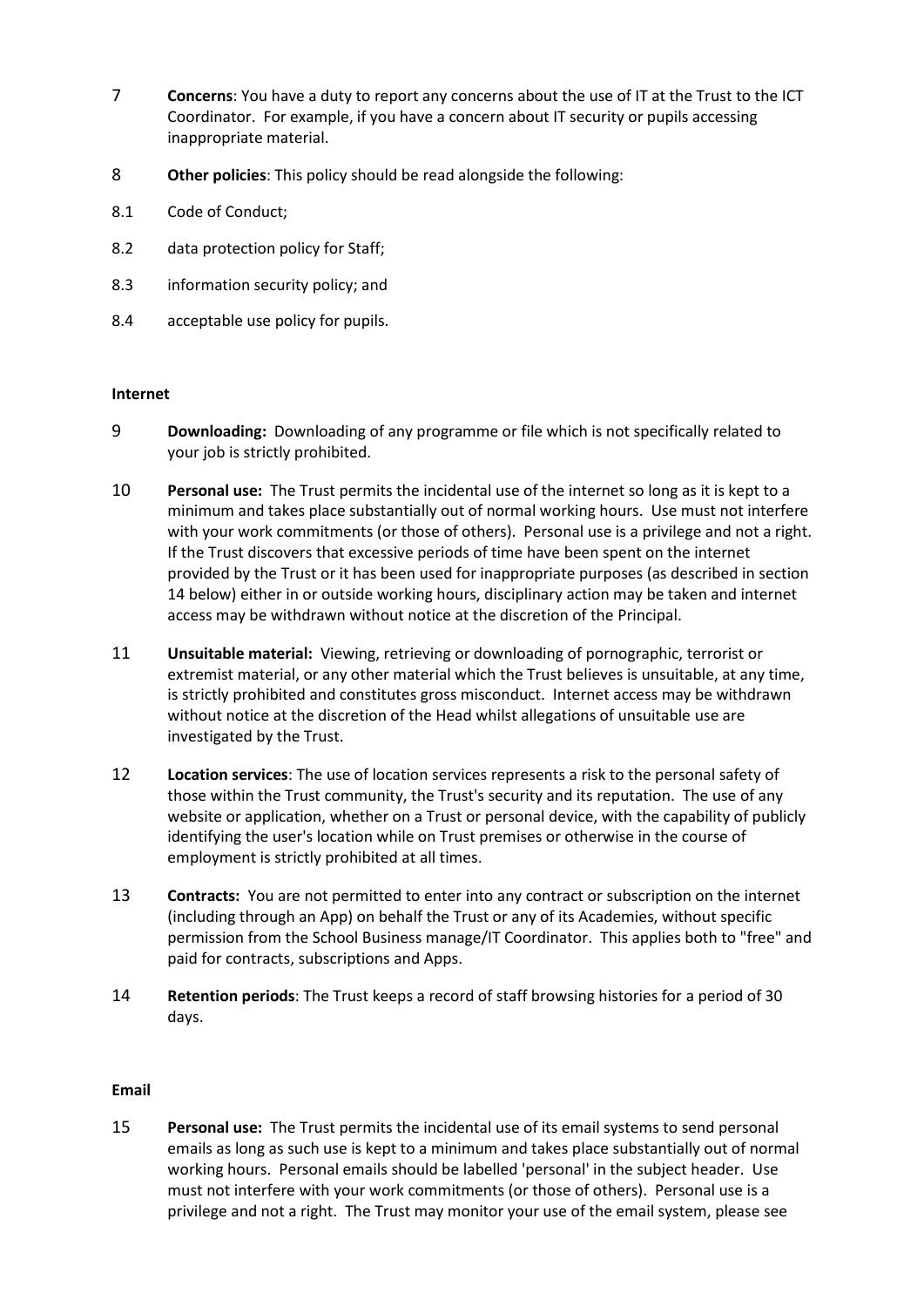paragraphs 26 to 30 below, and staff should advise those they communicate with that such emails may be monitored. If the Trust discovers that you have breached these requirements, disciplinary action may be taken.

- 16 **Status:** Email should be treated in the same way as any other form of written communication. Anything that is written in an email is treated in the same way as any form of writing. You should not include anything in an email which is not appropriate to be published generally.
- 17 **Inappropriate use:** Any email message which is abusive, discriminatory on grounds of sex, marital or civil partnership status, age, race, disability, sexual orientation or religious belief (or otherwise contrary to our equal opportunities policy), or defamatory is not permitted. Use of the email system in this way constitutes gross misconduct. The Trust will take no responsibility for any offence caused by you as a result of downloading, viewing or forwarding inappropriate emails.
- 18 **Legal proceedings:** You should be aware that emails are disclosable as evidence in court proceedings and even if they are deleted, a copy may exist on a back-up system or other storage area.
- 19 **Jokes:** Trivial messages and jokes should not be sent or forwarded to the email system. They could cause the Trust's IT system to suffer delays and / or damage or could cause offence.
- 20 **Contracts:** Contractual commitments via an email correspondence are not allowed without prior authorisation of the Principal.
- 21 **Disclaimer:** All correspondence by email should contain the Trust's disclaimer.
- 22 **Data protection disclosures:** Subject to a number of limited exceptions, potentially all information about an individual may be disclosed should that individual make a subject access request under data protection legislation. There is no exemption for embarrassing information (for example, an exchange of emails containing gossip about the individual will usually be disclosable). Staff must be aware that anything they put in an email is potentially disclosable**.**

#### **Monitoring**

- 23 The Trust regularly monitors and accesses its IT system for purposes connected with the operation of the Trust. The Trust IT system includes any hardware, software, email account, computer, device or telephone provided by the Trust or used for Trust business. The Trust may also monitor staff use of the Trust telephone system and voicemail messages. Staff should be aware that the Trust may monitor the contents of a communication (such as the contents of an email).
- 24 The purposes of such monitoring and accessing include:
- 24.1 to help the Trust with its day to day operations. For example, if a member of staff is on holiday or is off sick, their email account may be monitored in case any urgent emails are received; and
- 24.2 to check staff compliance with the Trust's policies and procedures and to help the Trust fulfil its legal obligations. For example, to investigate allegations that a member of staff has been using their email account to send abusive or inappropriate messages.
- 25 Monitoring may be carried out on a random basis and it may be carried out in response to a specific incident or concern.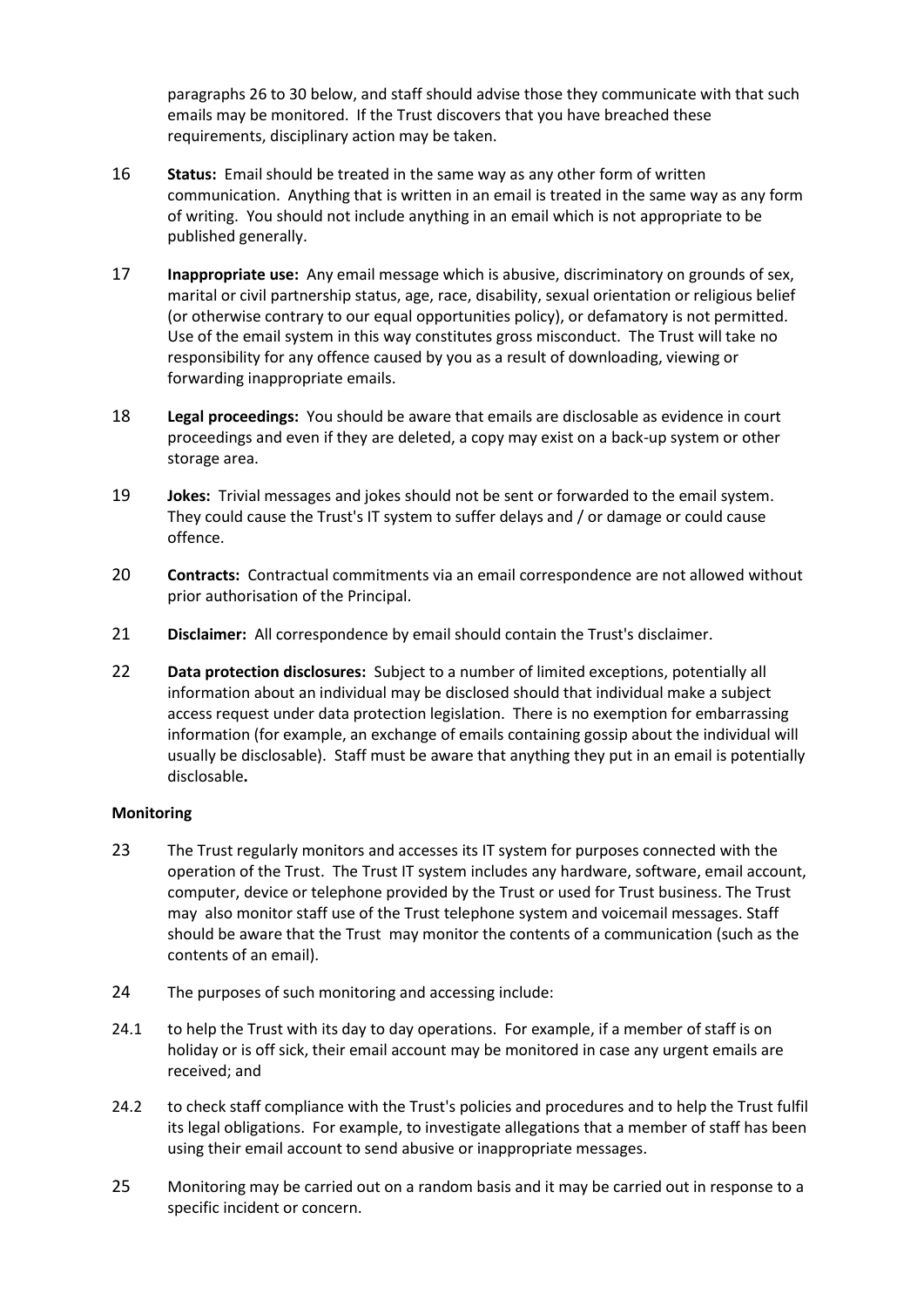- 26 The Trust also uses software which automatically monitors the Trust IT system (for example, it would raise an alert if a member of Staff visited a blocked website or sent an email containing an inappropriate word or phrase).
- 27 The monitoring is carried out by The Trusts IT personal or a company contracted to provide the Trust with ICT services and support. If anything of concern is revealed as a result of such monitoring then this information may be shared with the school Principal and other senior staff where necessary and this may result in disciplinary action. In exceptional circumstances concerns will need to be referred to external agencies such as the Police.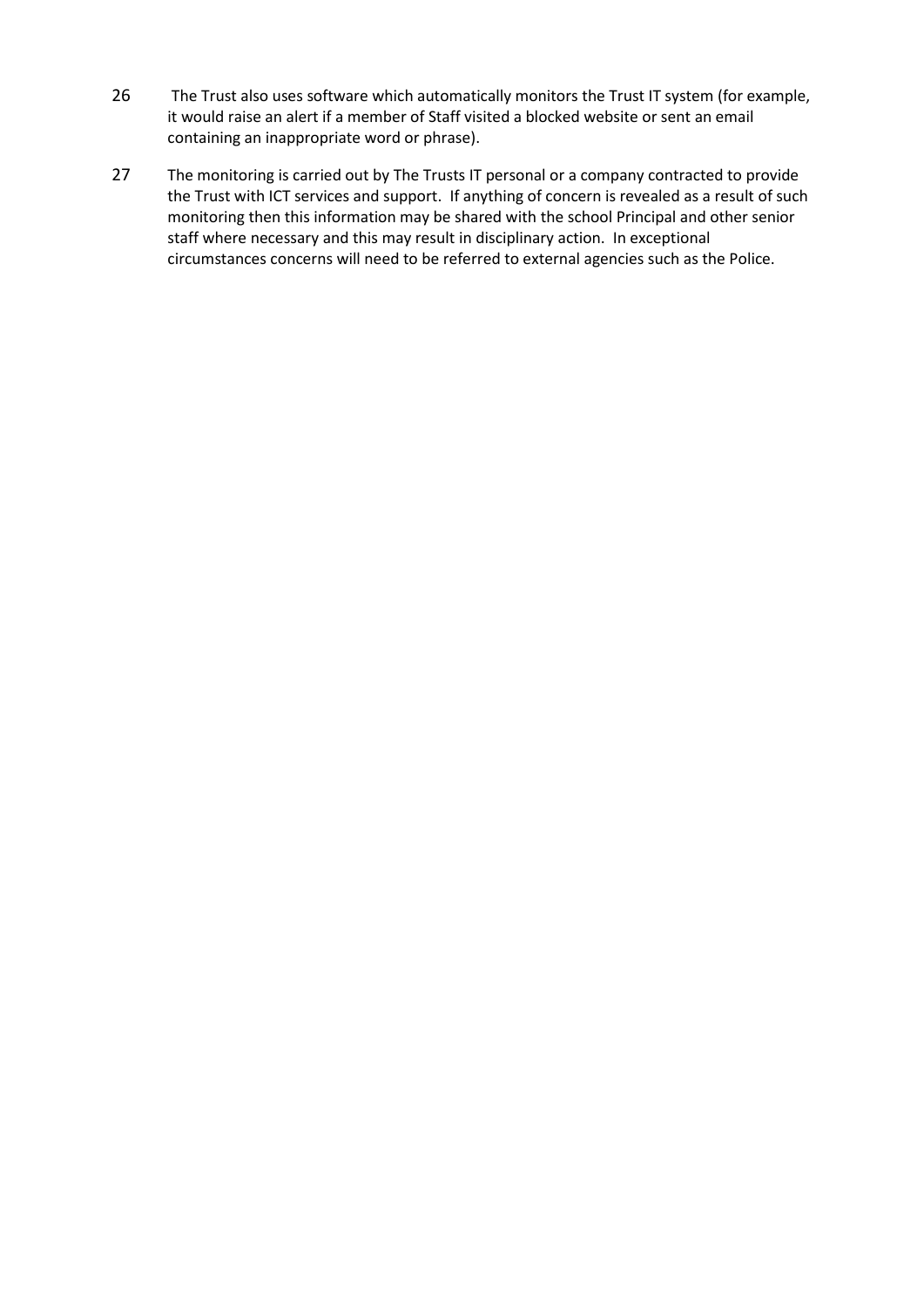### **Social media policy**

- 1 **Introduction:** The Trust recognises that the internet provides unique opportunities to participate in interactive discussions and share information on particular topics using a wide variety of social media, such as Facebook, Bebo, LinkedIn, Twitter, Instagram, Snapchat and all other internet postings including blogs and wikis and other interactive websites. It is also a valuable educational tool.
- 2 **Purpose:** This policy applies to the use of social media for Trust and your own personal purposes, whether during normal working hours or in your personal time. Its purpose is to help staff avoid the potential pitfalls of sharing information on such social media sites and should be read in conjunction with the acceptable use policy for pupils. This policy is designed for your protection.
- 3 **IT facilities:** The policy applies regardless of whether the social media is accessed using the Trust's IT facilities and equipment or your personal device.

• **Personal use:** The Trust permits the incidental use of the internet and social media so long as it is kept to a minimum and takes place substantially out of normal working hours. Use must not interfere with your work commitments (or those of others). Personal use is a privilege and not a right. If the Trust discovers that excessive periods of time have been spent on the internet provided by the Trust either in or outside working hours, disciplinary action may be taken and internet access may be withdrawn without notice at the discretion of the Principal.]

- 4 **Guiding principles:** Staff are required to behave responsibly at all times and adhere to the following principles:
	- 4.1 You should not be "Friends" with, "Followers" of, or connect with pupils on any social media or other interactive network. It would be considered inappropriate to connect with pupils on a personal account. Depending on the circumstances, it may also be inappropriate to connect with parents, guardians or carers.
	- 4.2 You must not publish anything which could identify pupils, parents or guardians on any personal social media account, personal webpage or similar platform [• without the prior consent of the Principal in writing. This includes photos, videos, or other materials such as pupil work;
	- 4.3 You must be mindful of how you present yourself and the Trust and its Academies on such media. Staff are entitled to a social life like anyone else. However, the extra-curricular life of an employee at the Trust has professional consequences and this must be considered at all times when sharing Personal Data.
	- 4.4 You should always represent your own views and must not allude to other people's personal views in your internet posts.
	- 4.5 When writing an internet post, you should consider whether the contents would be more appropriate in a private message. While you may have strict privacy controls in place, information could still be shared by others. It is always sensible to consider that any information posted may not remain private.
	- 4.6 You should protect your privacy and that of others by omitting Personal Data from internet posts such as names, email addresses, home or work addresses, phone numbers or other Personal Data.
	- 4.7 You should familiarise yourself with the privacy settings of any social media you use and ensure that public access is restricted. If you are not clear about how to restrict